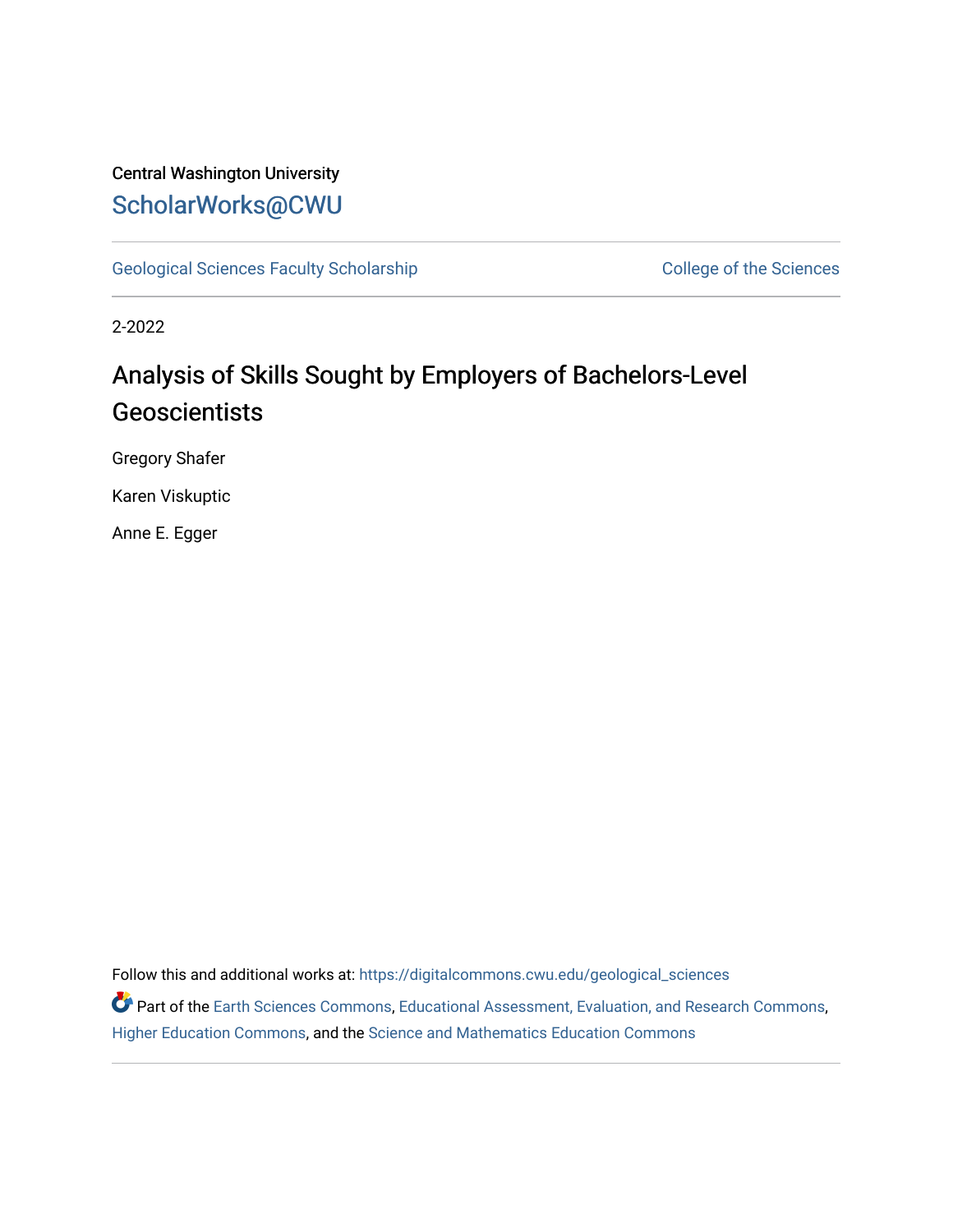

# Analysis of Skills Sought by Employers of Bachelors-Level Geoscientists

*Gregory Shafer, Karen Viskupic, Dept. of Geosciences, Boise State University, Boise, Idaho 83725, USA; Anne E. Egger, Dept. of Geological Sciences, Central Washington University, Ellensburg, Washington 98926, USA*

#### INTRODUCTION

Bachelors-level geoscientists make up the majority of the geoscience workforce, and positions for entry-level geoscientists are expected to grow rapidly over the next decade, with some jobs anticipating upward of 10% growth (National Center for O\*NET Development, 2021). Are geoscience departments adequately preparing undergraduate students to succeed in these positions?

Answering this question requires examining the alignment of undergraduate program outcomes and workforce needs. The results allow faculty to identify strengths and weaknesses in their programs with respect to workforce preparation (e.g., Viskupic et al., 2020). How well do we know workforce needs? *Vision and Change in the Geosciences* (Mosher and Keane, 2021) provides a list of competencies and skills necessary for new graduates to succeed in the workforce; the list was generated by academics  $(n \sim 200)$  and employers  $(n = 46)$  in a series of workshops. This list, while comprehensive and insightful, represents input from a relatively small sample of geoscience employers and may overrepresent the petroleum industry (26% of industry workshop participants), which has not been a significant employer of bachelorslevel geoscientists (Gonzales and Keane, 2021). Our goal was to characterize the skills sought by the full range of bachelorslevel geoscience employers and how these skills are communicated to potential applicants—with an eye toward providing information that would allow academic leaders to examine the alignment between their programs and workforce needs.

#### WHAT WE DID

We designed a systematic study to code online geoscience job advertisements (hereafter referred to as "ads") for workforce skills. Ads were retrieved between May and November 2020 from four online job search engines: [CareerBuilder.com;](http://www.CareerBuilder.com) [USAJobs.gov;](http://www.USAJobs.gov) [CollegeRecruiter.com](http://www.CollegeRecruiter.com); [Indeed.com.](http://www.Indeed.com) We limited our analysis to ads that preferred a bachelor's degree in geoscience or a related field and required less than five years of experience. A total of 1,214 unique ads met these criteria. Occupation names and industry sectors, described in AGI's 2018 Status of the Geoscience Workforce report (Wilson, 2018), were assigned to each ad based on job title and description of duties. The most common occupations in our sample were geologist, environmental scientist, and natural resource specialist, following a distribution similar to the AGI report (Table 1).

Ads were coded for 34 skills; many were listed by Mosher and Keane (2021) and others emerged through multiple rounds of coding ad subsamples. We defined the skills and organized them into categories (e.g., data skills, communication skills) according to the classification of Viskupic et al. (2020). We coded a subsample of ads to establish interrater reliability among the three co-authors; we had 90% or greater agreement on all codes and Cohen's Kappa value of 0.84.

#### WHAT WE FOUND

Fourteen skills occurred in a third or more of the 1,214 ads analyzed (Fig. 1), with four of those—written communication, field skills, data collection, and computer skills occurring in more than half of the ads. Several skill categories were represented by the most commonly occurring skills, but seven of the most common skills were in Data Skills and Communication. Three of the most common skills were emergent codes that were not identified by Mosher and Keane (2021): ability to drive, planning skills, and record keeping/documentation. Two skills in *Vision and Change in the Geosciences* were rarely coded in any ads: systems thinking and managing uncertainty.

TABLE 1. PERCENT OCCUPATIONAL DISTRIBUTION BY INDUSTRY SECTOR

| Industry sector                                  | Study sample<br>$(\%)$ | 2018 AGI data<br>$(\% )$ |
|--------------------------------------------------|------------------------|--------------------------|
| Professional, scientific, and technical services | 39.0                   | 35.9                     |
| Federal government                               | 15.9                   | 10.2                     |
| State government                                 | 9.4                    | 14.2                     |
| Construction                                     | 6.6                    | 0.2                      |
| Waste management and remediation services        | 4.5                    | 1.5                      |
| Information services                             | 4.0                    | 0.0                      |
| Mining                                           | 3.8                    | 0.7                      |
| Local government                                 | 3.6                    | 8.7                      |
| Testing laboratories                             | 2.0                    | N.D.                     |
| Utilities                                        | 1.9                    | 1.5                      |
| Computer systems and design                      | 1.8                    | N.D.                     |
| Manufacturing                                    | 1.7                    | 3.6                      |
| Education*                                       | 1.5                    | 13.4                     |
| Oil and gas                                      | 1.5                    | 7.6                      |
| Scientific research and development              | 1.2                    | N.D.                     |
| Finance and insurance                            | 0.7                    | 0.0                      |
| Transport and warehousing                        | 0.5                    | 1.1                      |
| Agriculture, forestry, fishing, and hunting      | 0.4                    | 1.5                      |

 $N.D = no$  data.

\*Jobs in K–12 education are largely not advertised using the search engines included in this study and thus are underrepresented in our data compared to the AGI data.

*GSA Today*, v. 32, <https://doi.org/10.1130/GSATG510GW.1>. CC-BY-NC.